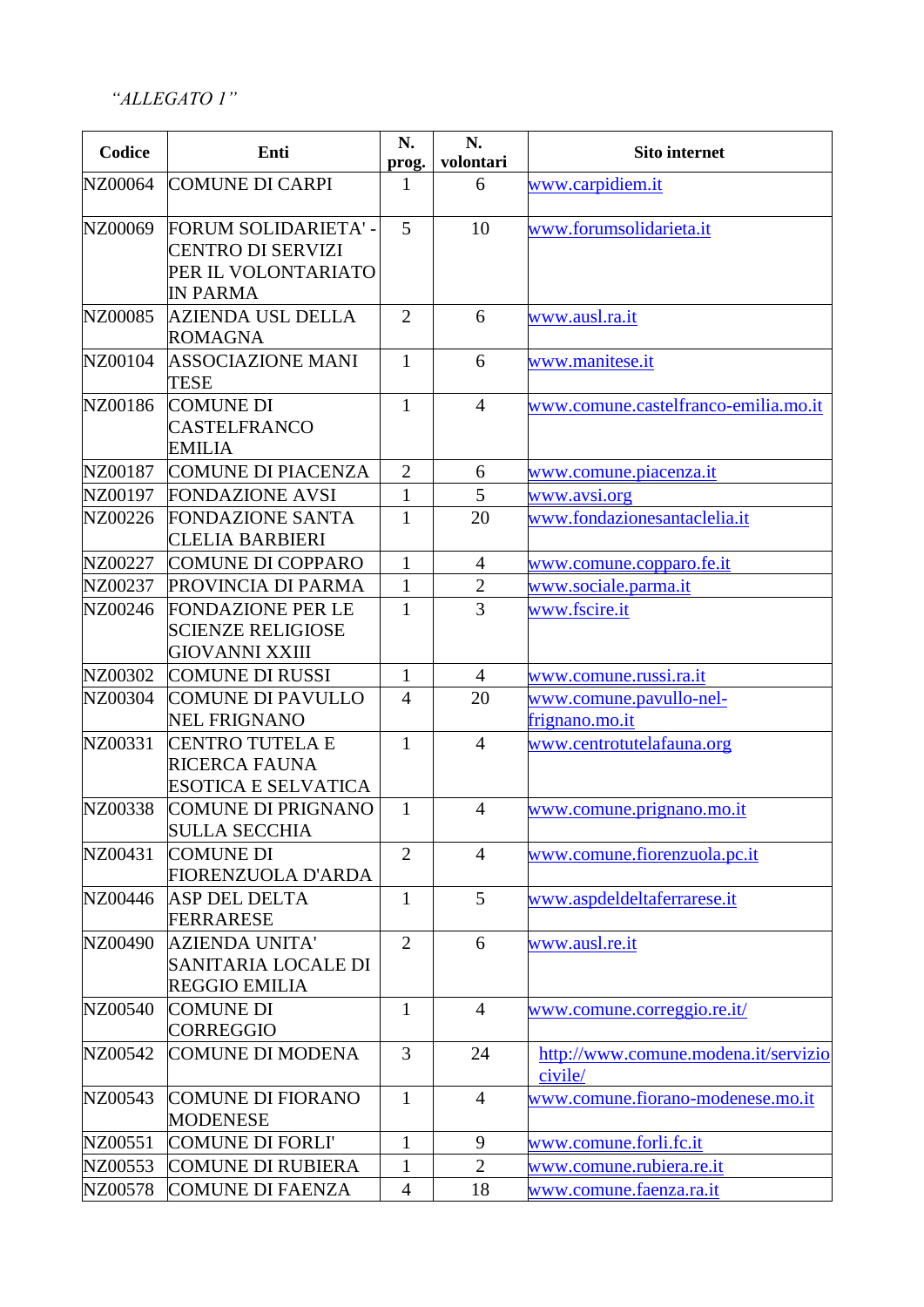| NZ00614 | <b>AZIENDA</b>                          | 1              | $\overline{4}$ | www.asmn.re.it                        |
|---------|-----------------------------------------|----------------|----------------|---------------------------------------|
|         | OSPEDALIERA SANTA                       |                |                |                                       |
|         | <b>MARIA NUOVA</b>                      |                |                |                                       |
| NZ00656 | <b>COMUNE DI BOLOGNA</b>                | 6              | 12             | www.comune.bologna.it                 |
| NZ00720 | $A.V.I.S. -$                            | $\mathbf{1}$   | $\overline{2}$ | www.avisfidenza.it                    |
|         | <b>ASSOCIAZIONE</b>                     |                |                |                                       |
|         | VOLONTARI ITALIANI                      |                |                |                                       |
|         | <b>SANGUE SEZIONE</b>                   |                |                |                                       |
|         | <b>COMUNALE DI</b>                      |                |                |                                       |
|         | <b>FIDENZA</b>                          |                |                |                                       |
| NZ00763 | <b>COMUNE DI FERRARA</b>                | $\mathbf{1}$   | 12             | www.comune.fe.it/serviziocivile       |
| NZ00789 | <b>COMUNE DI MONTE</b>                  | 1              | 3              | www.comune.montesanpietro.bo.it       |
|         | <b>SAN PIETRO</b>                       |                |                |                                       |
| NZ00813 | <b>COMUNE DI RAVENNA</b>                | $\mathbf{1}$   | 6              | www.comune.ra.it                      |
| NZ00838 | <b>COMUNE DI PONTE</b>                  | $\mathbf{1}$   | $\overline{3}$ | www.comune.pontedellolio.pc.it        |
|         | <b>DELL'OLIO</b>                        |                |                |                                       |
| NZ00844 | A.D.M.O.                                | $\overline{2}$ | $\overline{4}$ | www.admoemiliaromagna.it              |
|         | <b>ASSOCIAZIONE</b>                     |                |                |                                       |
|         | DONATORI MIDOLLO                        |                |                |                                       |
|         | <b>OSSEO EMILIA</b>                     |                |                |                                       |
|         | <b>ROMAGNA ONLUS</b>                    |                |                |                                       |
| NZ01008 | <b>COMUNE DI MERCATO</b>                | $\overline{2}$ | 6              | www.comune.mercatosaraceno.fc.it      |
|         | <b>SARACENO</b>                         |                |                |                                       |
| NZ01017 | <b>COMUNE DI SAN</b>                    | $\mathbf{1}$   | $\overline{4}$ | www.comunesanfelice.net               |
|         | <b>FELICE SUL PANARO</b>                |                |                |                                       |
| NZ01129 | <b>COMUNE DI SARSINA</b>                | $\mathbf{1}$   | 5              | www.comune.sarsina.fc.it              |
| NZ01192 | <b>COMUNE DI REGGIO</b>                 | $\mathbf{1}$   | 6              | www.municipio.re.it                   |
|         | <b>EMILIA</b>                           |                |                |                                       |
| NZ01229 | <b>ASSOCIAZIONE SAN</b>                 | $\mathbf{1}$   | $\overline{4}$ | http://cdsforli.angelfire.com         |
|         | <b>MARTINO CENTRO DI</b>                |                |                |                                       |
|         | <b>SOLIDARIETA' DELLA</b>               |                |                |                                       |
|         | <b>COMPAGNIA DELLE</b>                  |                |                |                                       |
|         | <b>OPERE</b>                            |                |                |                                       |
| NZ01232 | <b>CEDIS - CENTRO DI</b>                | $\mathbf{1}$   | $\overline{4}$ | www.consorziosi.org/portale/joomlaorg |
|         | <b>SOLIDARIETA' DELLA</b>               |                |                |                                       |
|         | <b>COMPAGNIA DELLE</b>                  |                |                |                                       |
|         | <b>OPERE</b>                            |                |                |                                       |
| NZ01322 | <b>COMUNE DI</b>                        | $\mathbf{1}$   | $\tau$         | www.comune.casalecchio.bo.it          |
|         | <b>CASALECCHIO DI RENO</b>              |                |                |                                       |
| NZ01585 | <b>CONSORZIO</b>                        | 3              | 40             | www.cssparma.it                       |
|         | <b>SOLIDARIETA' SOCIALE</b>             |                |                |                                       |
|         | S.C.R.L.                                |                |                |                                       |
| NZ01700 | G.A.V.C.I. - GRUPPO                     | $\overline{2}$ | 6              | www.gavci.it                          |
|         | <b>AUTONOMO</b>                         |                |                |                                       |
|         | VOLONTARIATO                            |                |                |                                       |
|         | <b>CIVILE IN ITALIA</b>                 |                |                |                                       |
| NZ01762 | <b>COOPERATIVA</b>                      | $\mathbf{1}$   | $\overline{4}$ | www.casabetania.net                   |
|         | <b>SOCIALE SAN</b>                      |                |                |                                       |
|         | <b>GAETANO</b>                          |                |                |                                       |
| NZ01819 | NAZARENO SOCIETA'<br><b>COOPERATIVA</b> | $\mathbf{1}$   | 6              | www.nazareno-coopsociale.it           |
|         |                                         |                |                |                                       |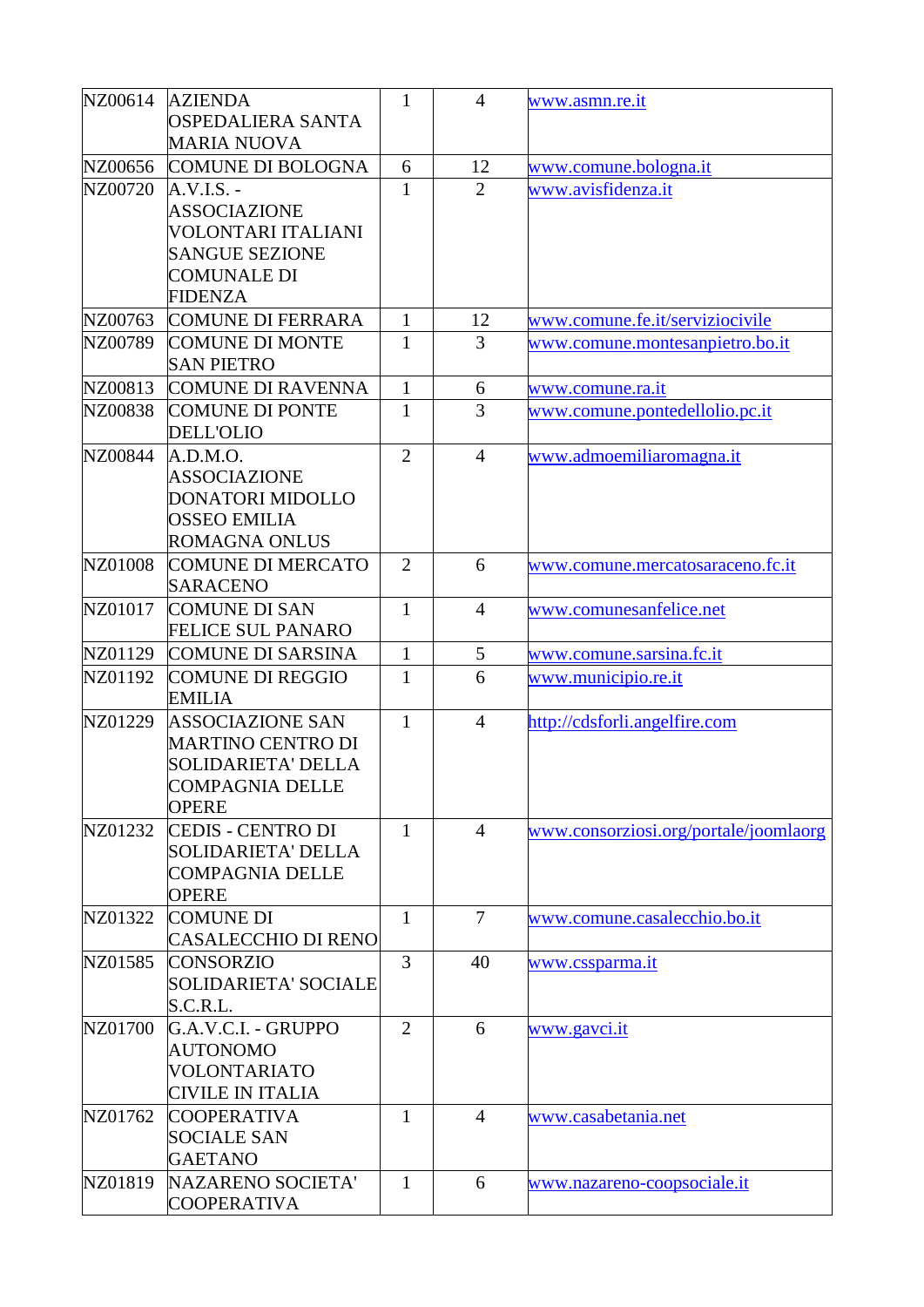|         | <b>SOCIALE</b>                                          |                |                |                                    |
|---------|---------------------------------------------------------|----------------|----------------|------------------------------------|
| NZ01855 | <b>COOPERATIVA</b>                                      | $\mathbf{1}$   | $\overline{4}$ | www.coop-larcobaleno.it            |
|         | <b>SOCIALE</b>                                          |                |                |                                    |
|         | <b>L'ARCOBALENO</b>                                     |                |                |                                    |
| NZ01901 | <b>COMUNE DI</b>                                        | $\mathbf{1}$   | $\overline{3}$ | www.comune.formignana.fe.it        |
|         | <b>FORMIGNANA</b>                                       |                |                |                                    |
| NZ01954 | <b>AZIENDA USL</b>                                      | $\overline{4}$ | 12             | www.ausl.fe.it                     |
|         | FERRARA                                                 |                |                |                                    |
| NZ02029 | COMUNE DI CAORSO                                        | $\mathbf{1}$   | $\mathfrak{Z}$ | <u>www.comune.caorso.pc.it</u>     |
| NZ02060 | <b>FONDAZIONE DEL</b>                                   | 1              | 5              | www.sacrocuorecesena.org           |
|         | <b>SACRO CUORE</b>                                      |                |                |                                    |
| NZ02070 | <b>COMUNE DI PARMA</b>                                  | $\overline{2}$ | 6              | www.serviziocivile.comune.parma.it |
| NZ02092 | <b>COMUNE DI MEDICINA</b>                               | $\overline{2}$ | 33             | www.comune.medicina.bo.it          |
| NZ02095 | CASA SANTA CHIARA                                       | $\mathbf{1}$   | $\overline{4}$ | www.casasantachiara.it             |
|         | Soc.Coop.Sociale                                        |                |                |                                    |
| NZ02166 | <b>COMUNE DI</b>                                        | $\mathbf{1}$   | $\overline{2}$ | www.comune.castellarano.re.it      |
|         | CASTELLARANO                                            |                |                |                                    |
| NZ02247 | <b>COMUNE DI</b>                                        | $\mathbf{1}$   | $\overline{4}$ | www.comune.formigine.mo.it         |
|         | <b>FORMIGINE</b>                                        |                |                |                                    |
| NZ02347 | <b>COMUNE DI FIDENZA</b>                                | $\overline{2}$ | $\overline{4}$ | www.comune.fidenza.pr.it           |
| NZ02354 | <b>FONDAZIONE RITIRO</b>                                | $\mathbf{1}$   | 8              | www.liceomalpighi.bo.it            |
|         | <b>SAN PELLEGRINO</b><br><b>GESTIONE ISTITUTO M.</b>    |                |                |                                    |
|         | <b>MALPIGHI</b>                                         |                |                |                                    |
| NZ02406 | IL BOSCO Societa'                                       | $\mathbf{1}$   | 8              | www.ilbosco.net                    |
|         | Cooperativa Sociale                                     |                |                |                                    |
| NZ02428 | <b>COMUNE DI SALA</b>                                   | $\mathbf{1}$   | 20             | www.comune.sala-bolognese.bo.it    |
|         | <b>BOLOGNESE</b>                                        |                |                |                                    |
| NZ02466 | <b>COMUNE DI FABBRICO</b>                               | $\mathbf{1}$   | $\overline{4}$ | www.comune.fabbrico.re.it          |
| NZ02515 | <b>ASSOCIAZIONE</b>                                     | $\mathbf{1}$   | $\overline{2}$ | www.aido.it                        |
|         | <b>ITALIANA PER LA</b>                                  |                |                |                                    |
|         | DONAZIONE ORGANI                                        |                |                |                                    |
| NZ02539 | <b>FONDAZIONE</b>                                       | $\mathbf{1}$   | $\overline{4}$ | www.fondazionemontecatone.org      |
|         | MONTECATONE ONLUS                                       |                |                |                                    |
| NZ02549 | UNIONE DEI COMUNI                                       | $\mathbf{1}$   | 5              | www.unione.terredicastelli.mo.it   |
|         | <b>TERRE DI CASTELLI</b>                                |                |                |                                    |
| NZ02586 | <b>COOPERATIVA</b>                                      | $\mathbf{1}$   | 3              | www.coopzora.it                    |
|         | <b>SOCIALE ZORA</b>                                     |                |                |                                    |
| NZ02648 | <b>COOPERATIVA</b>                                      | 3              | 6              | www.societadolce.it                |
|         | <b>SOCIALE SOCIETA'</b>                                 |                |                |                                    |
|         | <b>DOLCE</b>                                            |                |                |                                    |
| NZ02725 | COMUNE DI CERVIA                                        | $\mathbf{2}$   | 6              | www.comunecervia.it                |
| NZ02754 | <b>COMUNE DI</b>                                        | 1              | $\overline{4}$ | www.comune.maranello.mo.it         |
|         | <b>MARANELLO</b>                                        |                |                |                                    |
| NZ02757 | <b>ASSOCIAZIONE ONLUS</b><br><b>CENTRO SOCIALE PAPA</b> | $\mathbf{1}$   | $\overline{3}$ | www.libera-mente.org               |
|         | <b>GIOVANNI XXIII</b>                                   |                |                |                                    |
| NZ02758 | <b>COMUNE DI</b>                                        | 1              | 3              | www.comune.scandiano.re.it         |
|         | <b>SCANDIANO</b>                                        |                |                |                                    |
| NZ02768 | <b>COMUNE DI SASSUOLO</b>                               | $\mathbf{1}$   | $\overline{4}$ | www.comune.sassuolo.mo.it          |
|         |                                                         |                |                |                                    |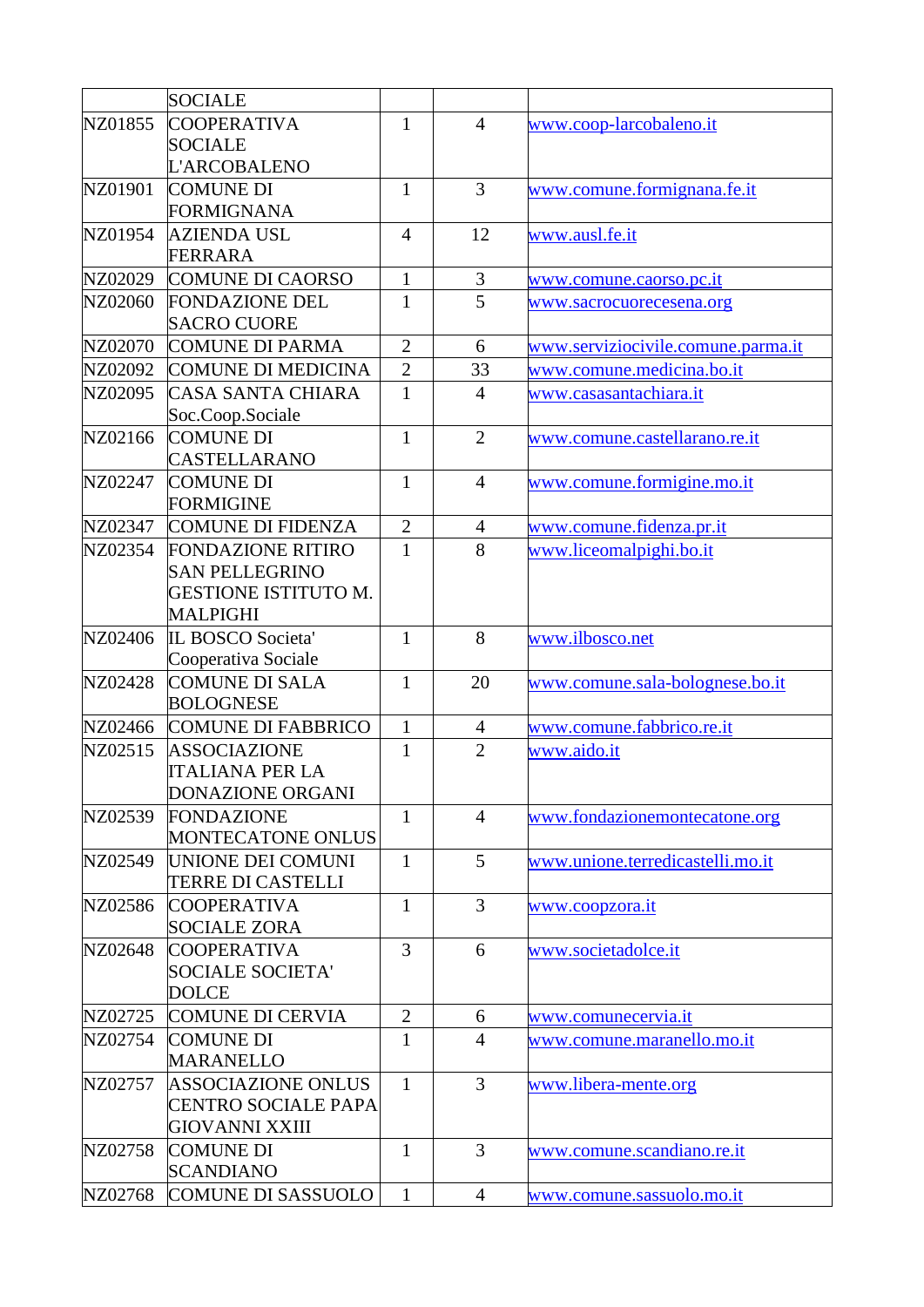| NZ02780 | <b>FONDAZIONE ENRICO</b><br>ZANOTTI                                                                                | $\mathbf{1}$   | $\overline{4}$ | www.fondazionezanotti.org            |
|---------|--------------------------------------------------------------------------------------------------------------------|----------------|----------------|--------------------------------------|
| NZ02795 | AZIENDA USL DI<br><b>BOLOGNA</b>                                                                                   | $\mathbf{1}$   | $\overline{7}$ | www.ausl.bo.it                       |
| NZ02823 | <b>COOPERATIVA</b><br><b>SOCIALE I BELONG</b><br><b>SOCIETA'</b><br><b>COOPERATIVA</b><br><b>SOCIALE</b> s.c.s     | $\mathbf{1}$   | 8              | www.consorziosi.org/portale/i-belong |
| NZ02825 | Unione di Comuni della<br>Romagna Forlivese -<br><b>Unione Montana</b>                                             | $\overline{2}$ | 27             | www.romagnaforlivese.it              |
| NZ03301 | <b>ASSOCIAZIONE</b><br><b>SPORTIVA</b><br><b>DILETTANTISTICA</b><br><b>SELENE CENTRO STUDI</b><br><b>EKO</b>       | $\mathbf{1}$   | $\overline{4}$ | www.selenecentrostudi.it             |
| NZ03381 | <b>HOMOVIATOR PER</b><br>L'UMANITA' IN<br><b>CRESCITA</b>                                                          | $\mathbf{1}$   | $\overline{3}$ | www.homoviator-longiano.org          |
| NZ03399 | <b>COMUNE DI BONDENO</b>                                                                                           | $\mathbf{1}$   | 3              | www.comune.bondeno.fe.it             |
| NZ03412 | <b>COMUNE DI</b><br><b>PONTENURE</b>                                                                               | $\overline{2}$ | $\overline{4}$ | www.comune.pontenure.pc.it           |
| NZ03417 | <b>COMUNE DI MESOLA</b>                                                                                            | $\mathbf{1}$   | $\overline{4}$ | www.comune.mesola.fe.it              |
| NZ03499 | <b>FONDAZIONE MEETING</b><br>PER L'AMICIZIA FRA I<br><b>POPOLI</b>                                                 | $\mathbf{1}$   | $\overline{2}$ | www.meetingrimini.org                |
| NZ03511 | <b>COMUNE DI</b><br><b>GOSSOLENGO</b>                                                                              | $\mathbf{1}$   | $\overline{2}$ | www.comune.gossolengo.pc.it          |
| NZ03515 | <b>COMUNE DI REGGIOLO</b>                                                                                          | $\mathbf{1}$   | $\mathbf{2}$   | www.comune.reggiolo.re.it            |
| NZ03555 | <b>ASSOCIAZIONE AGIRE</b><br><b>SOCIALE - CENTRO</b><br><b>SERVIZI PER IL</b><br><b>VOLONTARIATO DI</b><br>FERRARA | $\mathbf{1}$   | $\overline{4}$ | www.csvferrara.it                    |
| NZ03588 | <b>COMUNE DI RIMINI</b>                                                                                            | 2              | 13             | www.comune.rimini.it                 |
| NZ03589 | S.V.E.P. SERVIZIO<br><b>VOLONTARIATO</b><br><b>EMILIA DI PIACENZA</b>                                              | 3              | 6              | www.svep.piacenza.it                 |
| NZ03648 | <b>COMUNE DI</b><br><b>GRAGNANO</b><br><b>TREBBIENSE</b>                                                           | 1              | $\overline{4}$ | www.comune.gragnanotrebbiense.pc.it  |
| NZ03685 | COMUNITA' MONTANA<br><b>VALLI DEL NURE E</b><br><b>DELL'ARDA</b>                                                   | $\mathbf{1}$   | 10             | www.valnurevaldarda.it               |
| NZ03774 | <b>ISTITUTO</b><br><b>COMPRENSIVO DI</b><br><b>SALSOMAGGIORE</b><br>TERME PRIC820005                               | $\mathbf{1}$   | $\overline{4}$ | www.icsalso.it                       |
| NZ03970 | <b>COMUNE DI</b><br><b>COMACCHIO</b>                                                                               | $\mathbf{1}$   | 6              | www.comune.comacchio.fe.it           |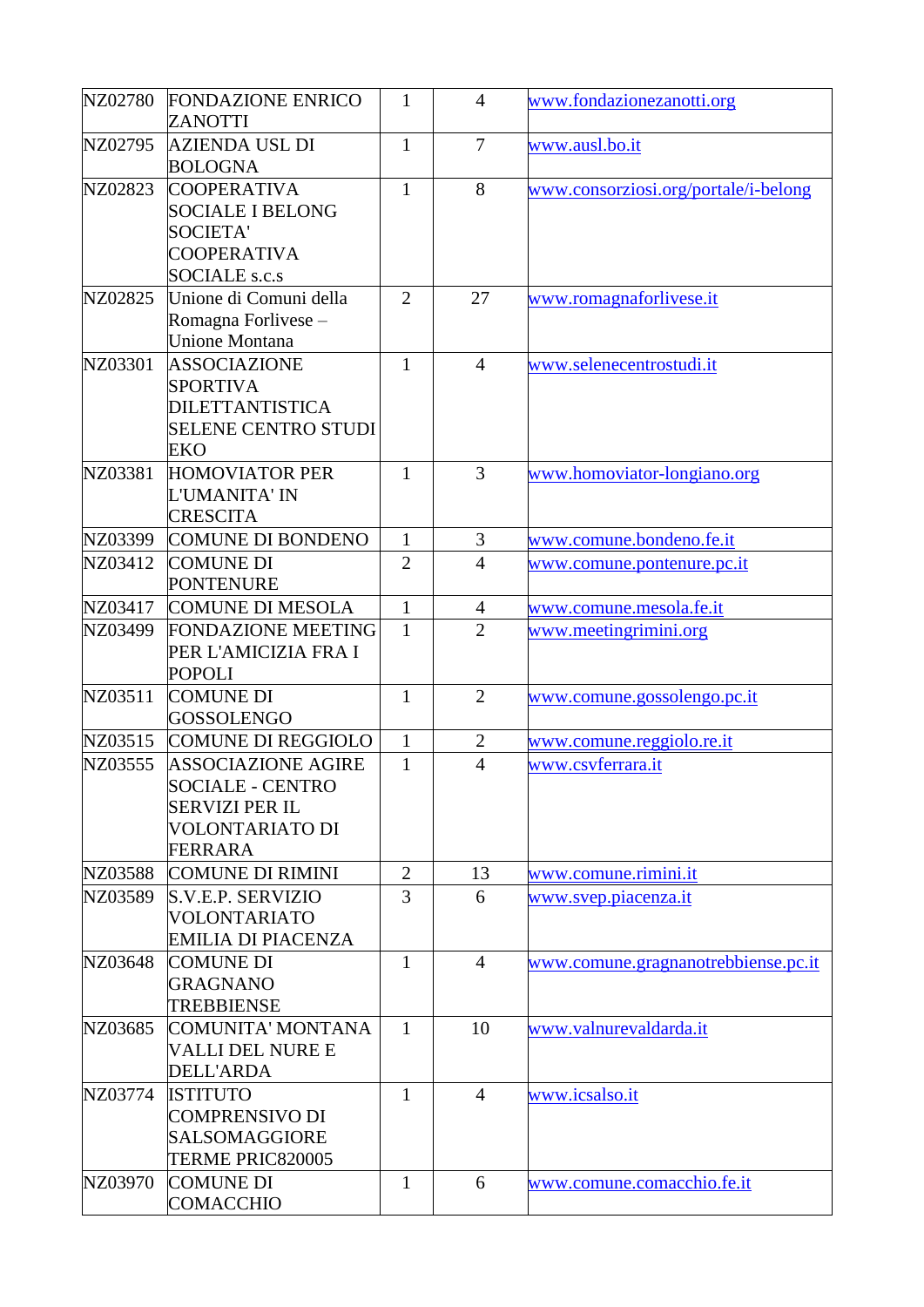| NZ04007 | <b>COMUNE DI CAVRIAGO</b>  | $\mathbf{1}$ | $\overline{2}$ | www.comune.cavriago.re.it               |
|---------|----------------------------|--------------|----------------|-----------------------------------------|
| NZ04164 | <b>ISTITUTO DI</b>         | $\mathbf{1}$ | $\overline{2}$ | www.cpto.it                             |
|         | <b>ISTRUZIONE</b>          |              |                |                                         |
|         | PROFESSIONALE PER          |              |                |                                         |
|         | <b>LAVORATORI EDILI</b>    |              |                |                                         |
|         | <b>IIPLE</b>               |              |                |                                         |
| NZ04485 | <b>ISTITUTO</b>            | $\mathbf{1}$ | 8              | www.icscattolica.it                     |
|         | <b>COMPRENSIVO</b>         |              |                |                                         |
|         | "EMILIO FILIPPINI"         |              |                |                                         |
| NZ04770 | <b>AZIENDA</b>             | $\mathbf{1}$ | $\overline{4}$ | http://www.ao.pr.it/azienda/azienda.htm |
|         | <b>OSPEDALIERO-</b>        |              |                |                                         |
|         | UNIVERSITARIA DI           |              |                |                                         |
|         | <b>PARMA</b>               |              |                |                                         |
| NZ04830 | ASSOCIAZIONE               | 1            | 18             | www.associazioneprodigio.it             |
|         | PRO.DI.GIO. PROGETTI       |              |                |                                         |
|         | DI GIOVANI                 |              |                |                                         |
| NZ04930 | PACE ADESSO - PEACE        | $\mathbf{1}$ | 3              | www.paceadesso.it                       |
|         | <b>NOW</b>                 |              |                |                                         |
| NZ05147 | <b>ASD GRUPPO</b>          | $\mathbf{1}$ | $\overline{4}$ | www.gstanffas.net                       |
|         | <b>SPORTIVO</b>            |              |                |                                         |
|         | <b>TERAPEUTICO ANFFAS</b>  |              |                |                                         |
| NZ05166 | <b>COORDINAMENTO</b>       | $\mathbf{1}$ | $\overline{3}$ | www.procivre.it                         |
|         | <b>DELLE</b>               |              |                |                                         |
|         | ORGANIZZAZIONI DI          |              |                |                                         |
|         | <b>VOLONTARIATO PER</b>    |              |                |                                         |
|         | LA PROTEZIONE CIVILE       |              |                |                                         |
|         | DELLA PROVINCIA DI         |              |                |                                         |
|         | <b>REGGIO EMILIA</b>       |              |                |                                         |
| NZ05195 | <b>ANFFAS ONLUS CENTO</b>  | $\mathbf{1}$ | 4              | www.anffascento.it                      |
| NZ05255 | <b>ASSOCIAZIONE AMICI</b>  | $\mathbf{1}$ | $\overline{2}$ | www.sadurano.it                         |
|         | DI SADURANO                |              |                |                                         |
| NZ05366 | <b>COMUNE DI PIANORO</b>   | $\mathbf{1}$ | $\mathfrak{S}$ | www.comune.pianoro.bo.it                |
| NZ05378 | <b>COOPERATIVA</b>         | $\mathbf{1}$ | $\overline{3}$ | www.ilgermoglio.fe.it                   |
|         | <b>SOCIALE IL</b>          |              |                |                                         |
|         | <b>GERMOGLIO</b>           |              |                |                                         |
| NZ05399 | <b>ASSOCIAZIONE</b>        | $\mathbf{1}$ | $\overline{2}$ | www.anffasonlusforli.it                 |
|         | <b>ANFFAS ONLUS FORLI'</b> |              |                |                                         |
| NZ05537 | ASP "CASA VALLONI"         | $\mathbf{1}$ | 12             | www.istitutovalloni.it                  |
| NZ05543 | <b>I.C. "VALLE DEL</b>     | $\mathbf{1}$ | 6              | http://icmorciano.scuolerimini.it       |
|         | <b>CONCA" MORCIANO DI</b>  |              |                |                                         |
|         | ROMAGNA                    |              |                |                                         |
| NZ05691 | <b>ASSOCIAZIONE</b>        | $\mathbf{1}$ | $\overline{3}$ | www.assbadantinadiya.com                |
|         | <b>BADANTI NADIYA</b>      |              |                |                                         |
| NZ05772 | <b>COMUNE DI MISANO</b>    | $\mathbf{1}$ | 8              | www.comune.misano-adriatico.rn.it       |
|         | <b>ADRIATICO</b>           |              |                |                                         |
| NZ05876 | UNIONE DI COMUNI DI        | $\mathbf{1}$ | 10             | www.valmarecchia.it                     |
|         | VALMARECCHIA               |              |                |                                         |
| NZ05902 | LA LOCOMOTIVA              | $\mathbf{1}$ | $\overline{4}$ | www.la-locomotiva.org                   |
|         | <b>COOPERATIVA</b>         |              |                |                                         |
|         | <b>SOCIALE</b>             |              |                |                                         |
| NZ06015 | <b>CENTRO DI</b>           | $\mathbf{1}$ | $\overline{2}$ | www.cdsrimini.it                        |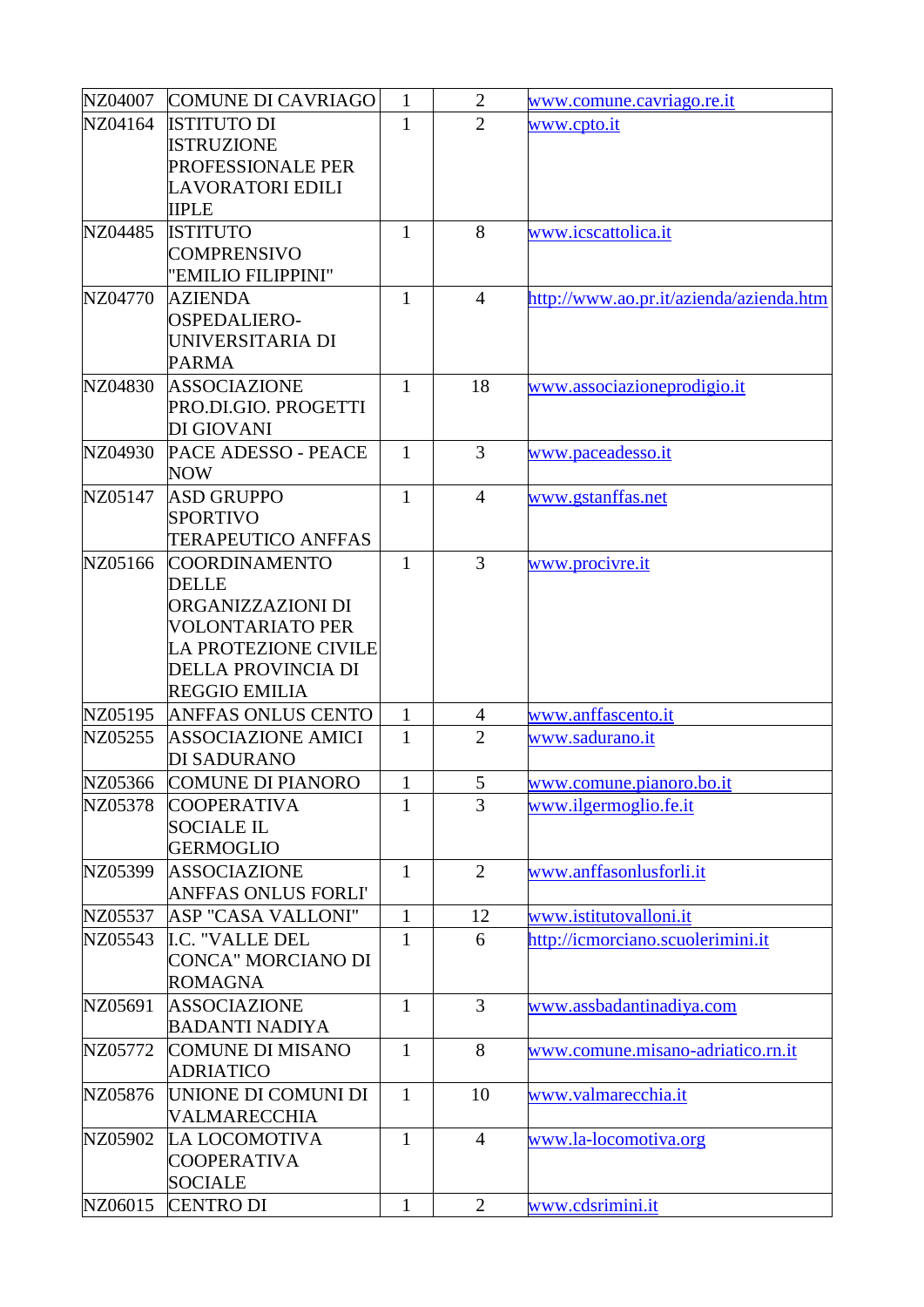|         | <b>SOLIDARIETA' DELLA</b><br><b>COMPAGNIA DELLE</b>                                 |              |                |                                             |
|---------|-------------------------------------------------------------------------------------|--------------|----------------|---------------------------------------------|
|         | <b>OPERE DI RIMINI</b>                                                              |              |                |                                             |
| NZ06072 | <b>ISTITUTO ALCIDE</b><br><b>CERVI</b>                                              | $\mathbf{1}$ | $\overline{2}$ | www.fratellicervi.it                        |
| NZ06096 | <b>ISTORECO ISTITUTO</b><br>PER LA STORIA DELLA<br>RESISTENZA E DELLA               | $\mathbf{1}$ | $\overline{2}$ | www.istoreco.re.it/                         |
|         | <b>SOCIETA'</b><br><b>CONTEMPORANEA</b>                                             |              |                |                                             |
| NZ06098 | G.A.S.T. ONLUS                                                                      | $\mathbf{1}$ | $\overline{2}$ | www.gastonlus.org                           |
| NZ06149 | <b>ASSOCIAZIONE CASINA</b><br><b>DEI BIMBI</b>                                      | $\mathbf{1}$ | $\overline{2}$ | www.casinadeibimbi.org                      |
| NZ06156 | <b>SOCIETA'</b><br><b>COOPERATIVA</b><br><b>SOCIALE ONLUS AMICI</b><br>DI GIGI      | $\mathbf{1}$ | $\overline{3}$ | www.amicidigigi.it                          |
| NZ06159 | FONDAZIONE<br><b>MONDINSIEME DEL</b><br><b>COMUNE DI REGGIO</b><br><b>EMILIA</b>    | $\mathbf{1}$ | $\overline{2}$ | www.mondinsieme.org                         |
| NZ06172 | <b>ASSOCIAZIONE</b><br><b>CULTURALE E DI</b><br>VOLONTARIATO GLI<br><b>ELEFANTI</b> | $\mathbf{1}$ | $\overline{2}$ | www.associazioneglielefanti.it              |
| NZ06185 | <b>COMUNE DI CADEO</b>                                                              | $\mathbf{1}$ | 3              | www.comune.cadeo.pc.it                      |
| NZ06192 | LABORATORIO MONDO                                                                   | $\mathbf 1$  | $\overline{2}$ | www.laboratoriomondo.it                     |
| NZ06210 | <b>ASP LAURA</b><br>RODRIGUEZ Y LASO<br>DE' BUOI                                    | $\mathbf{1}$ | $\overline{3}$ | www.asplaurarodriguez.it                    |
| NZ06215 | <b>ANIMA MUNDI SOC</b><br><b>COOPERATIVA</b><br><b>SOCIALE</b>                      | 1            | $\overline{2}$ | www.animamundi.it                           |
| NZ06231 | <b>COMUNE DI</b><br><b>CORTEMAGGIORE</b>                                            | $\mathbf{1}$ | $\overline{3}$ | www.comune.cortemaggiore.pc.it              |
| NZ06234 | UNIONE RUBICONE E<br><b>MARE</b>                                                    | $\mathbf{1}$ | 3              | www.unionecomunidelrubicone.fc.it           |
| NZ06236 | <b>COMUNE DI</b><br><b>SAVIGNANO SUL</b><br><b>RUBICONE</b>                         | $\mathbf{1}$ | $\overline{4}$ | www.comune.savignano-sul-<br>rubicone.fc.it |
| NZ06237 | <b>COMUNE DI</b><br>MONTECHIARUGOLO                                                 | $\mathbf{1}$ | $\overline{2}$ | www.comune.montechiarugolo.pr.it            |
| NZ06311 | <b>ISTITUTO</b><br><b>COMPRENSIVO DI</b><br>NOCETO (PR)                             | $\mathbf{1}$ | $\overline{2}$ | www.icnoceto.gov.it                         |
| NZ06416 | <b>COOPERATIVA</b><br><b>SOCIALE BOLOGNA</b><br><b>INTEGRAZIONE</b>                 | $\mathbf{1}$ | 6              | http://boin.anffas-er.org                   |
| NZ06422 | <b>ASSOCIAZIONE NOI</b><br>PER LORO OPERA<br><b>MONS. GIULIO ZERBINI</b>            | $\mathbf{1}$ | $\overline{4}$ | www.consorziosi.org                         |